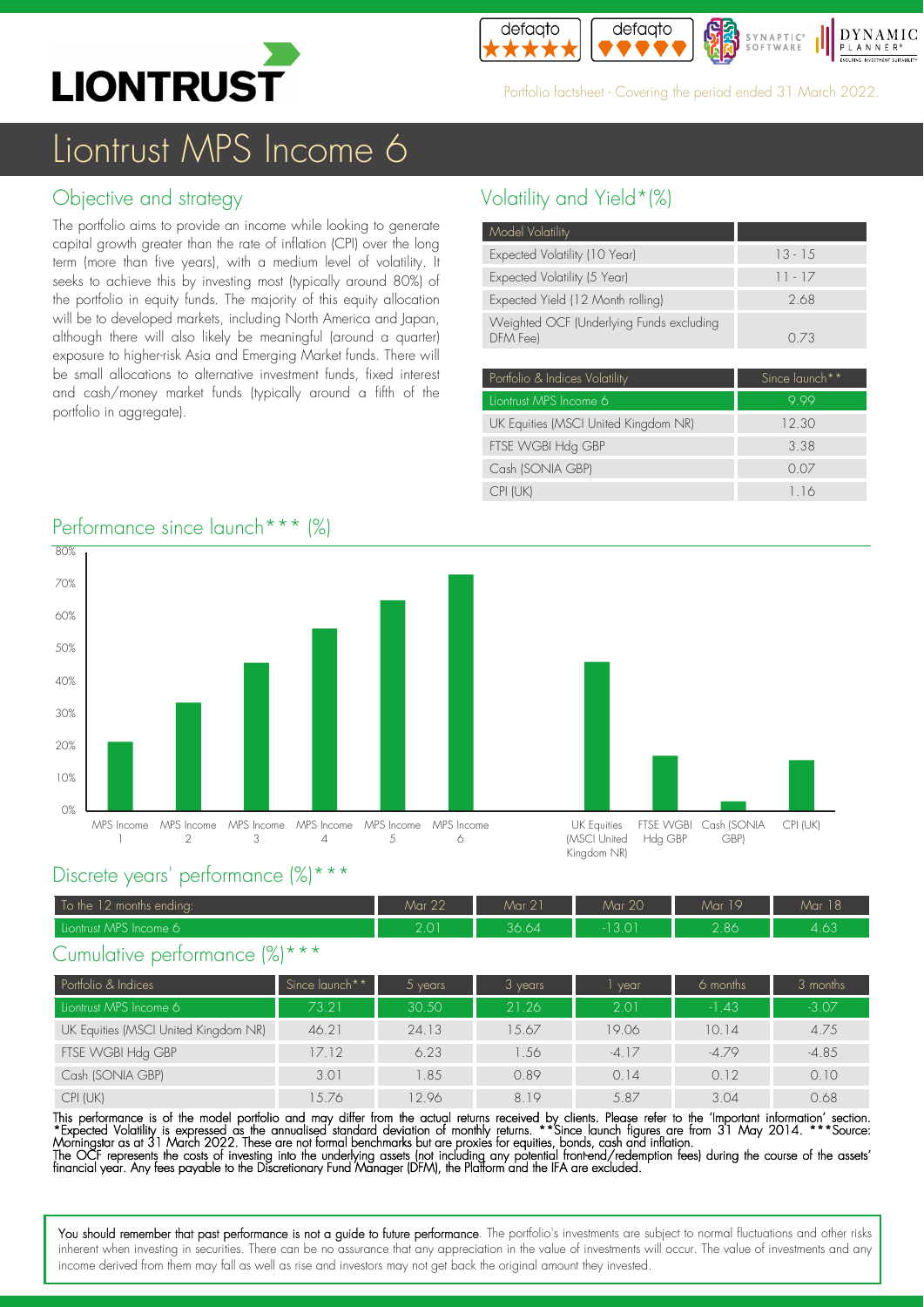# Liontrust MPS Income 6

# Strategic vs Portfolio asset allocation (%)



## Portfolio holdings (%)

| <b>Equities</b>                          | 84.0 |
|------------------------------------------|------|
| North American Smaller Companies         | 11.4 |
| Artemis US Smaller Companies   Acc GBP   | 11.4 |
| Japanese Equities                        | 3.2  |
| Baillie Gifford Japanese B Inc           | 1.0  |
| Fidelity Index Japan P Acc               | 0.5  |
| Man GLG Japan CoreAlpha Profl Inc D      | 1.7  |
| <b>European Smaller Companies</b>        | 7.7  |
| Barings Europe Select I GBP Inc          | 7.7  |
| <b>European Equities</b>                 | 15.0 |
| BlackRock Continental Eurp Inc D Acc     | 12.0 |
| Fidelity Index Europe ex UK P Inc        | 3.0  |
| <b>Emerging Market Equities</b>          | 16.0 |
| Fidelity Index Emerging Markets P Inc    | 16.0 |
| North American Equities                  | 3.5  |
| JPM US Equity Income C Net Inc           | 3.5  |
| <b>UK Smaller Companies</b>              | 3.0  |
| Janus Henderson UK Smaller Coms I Acc    | 3.0  |
| Japanese Smaller Companies               | 1.0  |
| M&G Japan Smaller Companies GBP   Acc    | 1.0  |
| <b>UK Equities</b>                       | 9.0  |
| Redwheel Enhanced Income Fund B GBP Inc  | 4.5  |
| Schroder Income Maximiser Z Acc          | 4.5  |
| Asian Ex-Japan Equities                  | 14.1 |
| Schroder Asian Income Z Inc              | 14.1 |
| <b>Fixed Interest</b>                    | 11.0 |
| Developed Country High Yield             | 2.0  |
| AXA US Short Duration Hi Yld Z Gross Inc | 0.6  |
| Invesco High Yield UK Z Inc              | 0.7  |
| L&G Active Global High Yield Bond I Inc  | 0.7  |

# Asset allocation (%)

| <b>Emerging Market Equities</b>   | 16.0 |
|-----------------------------------|------|
| European Equities                 | 15.0 |
| Asian Ex-Japan Equities           | 14.1 |
| North American Smaller Companies  | 11.4 |
| <b>UK Equities</b>                | 9.0  |
| <b>European Smaller Companies</b> | 77   |
| Convertible Debt                  | 7.0  |
| North American Equities           | 3.5  |
| Japanese Equities                 | 3.2  |
| Property                          | 3.0  |
| Cash                              | 2.0  |
| Other                             | 8 C  |

| <b>Emerging Market Debt</b>              | 1.0   |
|------------------------------------------|-------|
| L&G EM Govt Bond US\$ Index   Acc        | 1.0   |
| Inflation Linked Debt                    | 1.0   |
| I&G Global Inflation Linked Bd Idx I Acc | 0.5   |
| Royal London Global Index Linked M Inc   | 0.5   |
| Convertible Debt                         | 7.0   |
| Polar Capital GIbl Convert I GBP Hdg Inc | 7.0   |
| Alternatives                             | 3.0   |
| Property                                 | 3.0   |
| Liontrust MA Diversified RI Assts A Inc. | 3.0   |
| Cash                                     | 2.0   |
| Cash                                     | 2.0   |
| TOTAI                                    | 100.O |